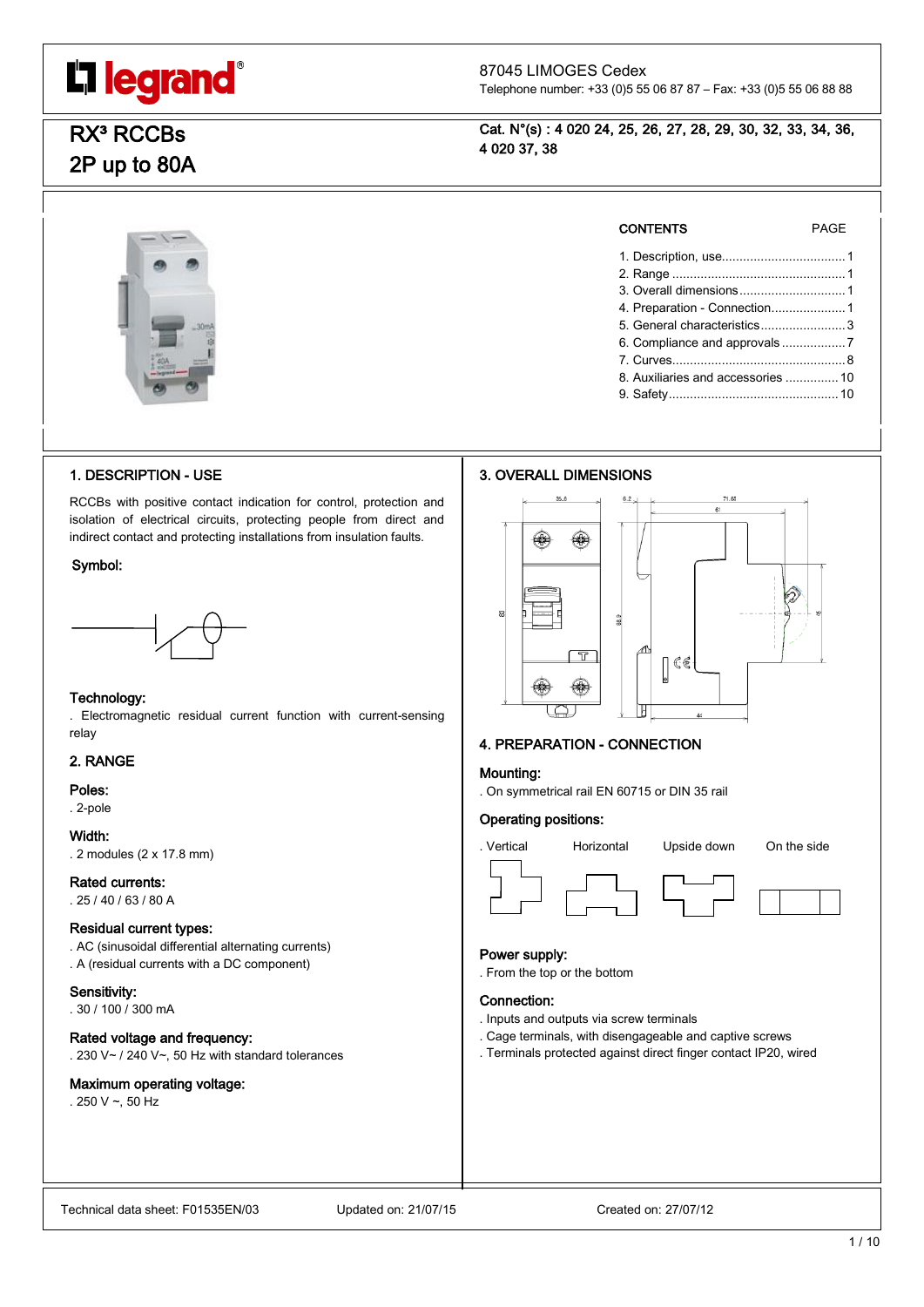#### 4. PREPARATION - CONNECTION (continued)

#### Connection: *(continued)*

- . Alignment and spacing of the terminals enabling to supply the products via prong supply busbars
- . Terminal depth: 14 mm
- . Terminal capacity: 60 mm²
- . Screw head: mixed head, slotted head and Philips / Pozidriv no. 2
- . Tightening torques:
	- Minimum / Maximum: 1.2 Nm / 3.5 Nm
	- Recommended: 2.5 Nm

#### Type of wire:

- . Copper cables at the top and bottom of the product
	- Cable cross-section:

|                | Without ferrule                                                                      | With ferrule |                                       |
|----------------|--------------------------------------------------------------------------------------|--------------|---------------------------------------|
|                | $1 \times 0.75$ to 50 mm <sup>2</sup>                                                |              |                                       |
| Rigid cable    | or                                                                                   |              |                                       |
|                | $2 \times 0.75$ to 16 mm <sup>2</sup>                                                |              |                                       |
| Flexible cable | $1 \times 0.75$ to 35 mm <sup>2</sup><br>$1 \times 0.75$ to 25 mm <sup>2</sup><br>or |              |                                       |
|                |                                                                                      |              | $2 \times 0.75$ to 16 mm <sup>2</sup> |

# Tools required:

- . For the terminals:
	- 5.5 mm / 6.5 mm blade screwdriver recommended
	- Pozidriv n°2 / Philips N°2 screwdriver recommended
- . For the latching:
	- 5.5 mm blade screwdriver recommended / 6 mm maximum
	- Pozidriv n°2 / Philips N°2 screwdriver recommended

### Manual actuation:

- . Manual action via ergonomic 2 position handle:
	- I-On, device closed
	- O-Off, device open

#### Contact status display:

- . By marking of the product:
	- I-On : closed contacts
	- O-Off : contacts open

#### Residual current tripping display:

. Handle at the bottom position, the residual current is released

#### Lockout:

. Possible in the open or closed positions with padlock support (Cat. No. 4 063 03) and Ø5 mm padlock (Cat. No. 4 063 13) or Ø6 mm padlock (Cat. No. 0 227 97)

### Sealing:

. Possible in the open or closed positions

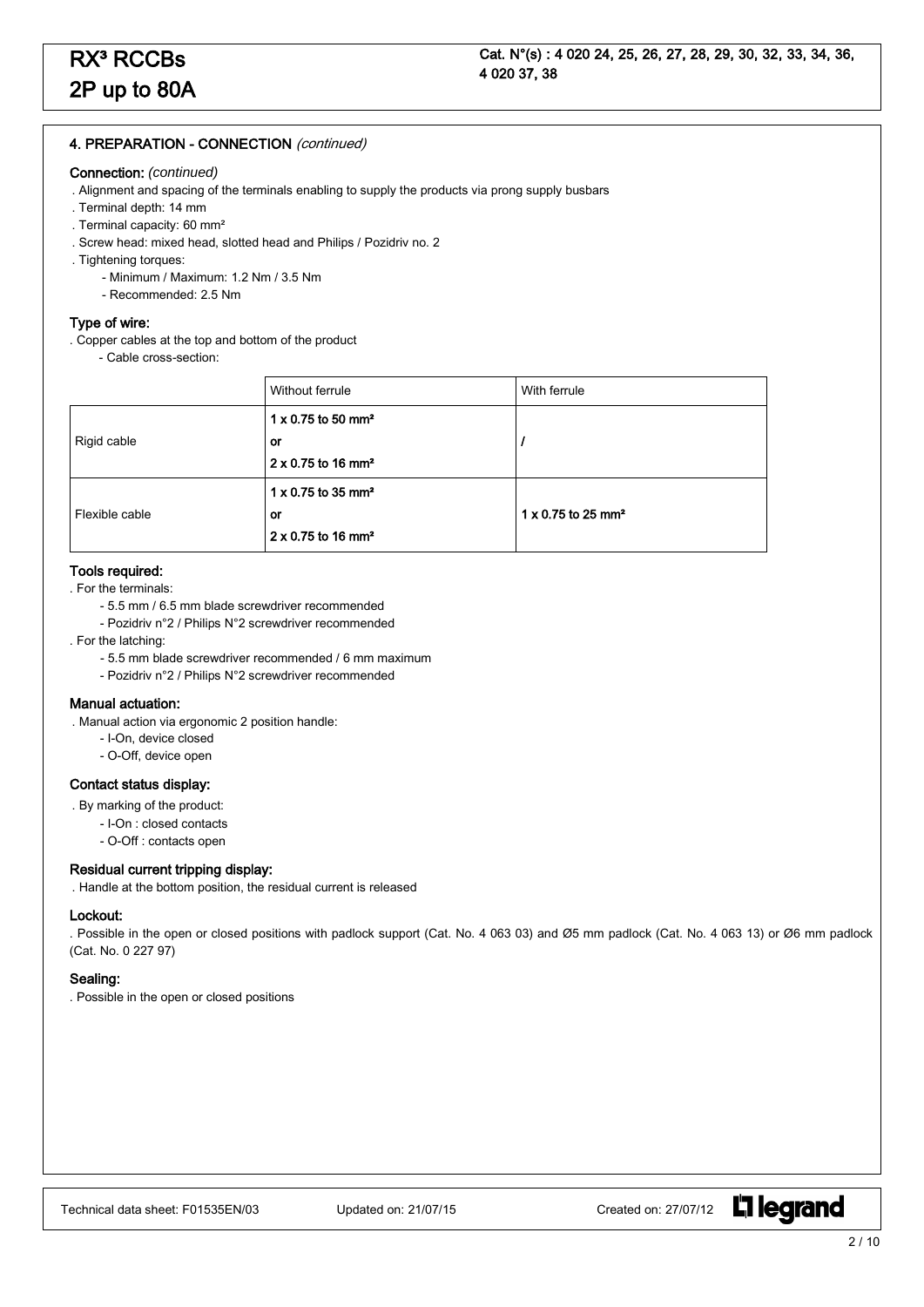#### 5. GENERAL CHARACTERISTICS

#### Neutral earthing system:

. IT, TT and TN

٦

#### Marking on the front side:

. By permanent ink pad printing



#### Marking on the upper side:

. By permanent ink pad printing



#### Test operating voltage:

- . 30 mA, all types : from 180 V to 250 V~
- . 100 mA AC type : from 110 V to 250 V ~
- . 300 mA AC type : from 115 V to 250 V ~

#### Rated conditional short-circuit current:

. Inc = 10 kA, in accordance with EN/IEC 61008-1

#### Rated conditional short-circuit residual current:

.  $IAC = 10$  kA, in accordance with EN/IEC 61008-1

#### Rated residual breaking capacity:

.  $\Delta m = 1000$  A, in accordance with EN/IEC 61008-1

#### Rated breaking and making capacity:

In accordance with EN/IEC 61008-1,

- .  $In = 25 / 40 A$  :  $Im = 500 A$
- $\ln = 63 \text{ A}$  :  $\ln = 630 \text{ A}$
- .  $\ln = 80 \text{ A}$  :  $\ln = 800 \text{ A}$

#### Protection against overloads:

. The RCCB must be protected against overloads (either upstream or downstream) by a circuit breaker or a fuse which has a maximum of the same nominal current as the residual current switch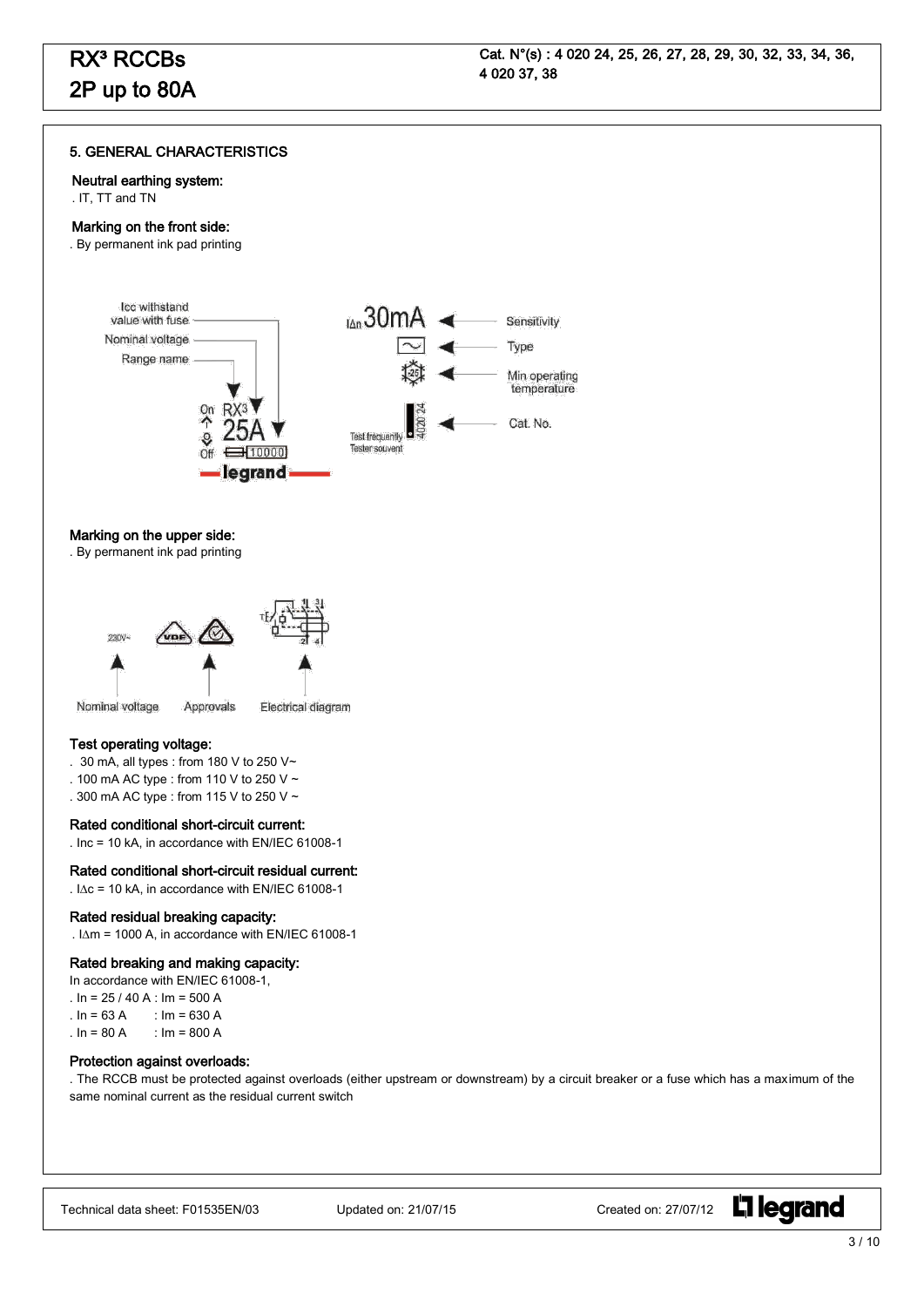#### Protection against short-circuits:

. The RCCB must be protected upstream against short circuits using a circuit breaker or a fuse. Its resistance to short circuits when associated with a Legrand circuit breaker or fuse is compliant with the values stated in the tables below.

. Association with a fuse:

| Downstream   | Upstream           |       |              |              |
|--------------|--------------------|-------|--------------|--------------|
| <b>RCCB</b>  | gG or aM type fuse |       |              |              |
| Rating       | $\leq 50$ A        | 63 A  | 80 A         | $\geq$ 100 A |
| 25 A to 80 A | 100 kA             | 50 kA | <b>15 kA</b> | 10 kA        |

#### . Association with a circuit breaker:

|                 | Upstream circuit breaker    |
|-----------------|-----------------------------|
|                 | RX <sup>3</sup> 4500 / 6 kA |
| Downstream RCCB | Curves B & C                |
|                 | $\ln \leq 40$ A             |
| 25 A to 80 A    | 10 kA                       |

#### Temperature derating:

. Reference temperature: 30°C in accordance with standard IEC/EN 61008-1

|          | Ambient Temperature/In |                 |               |                |                |                |                |                |                |
|----------|------------------------|-----------------|---------------|----------------|----------------|----------------|----------------|----------------|----------------|
| In $(A)$ | $-25^{\circ}$ C        | $-10^{\circ}$ C | $0^{\circ}$ C | $10^{\circ}$ C | $20^{\circ}$ C | $30^{\circ}$ C | $40^{\circ}$ C | $50^{\circ}$ C | $60^{\circ}$ C |
| 25 A     | 25                     | 25              | 25            | 25             | 25             | 25             | 25             | 25             | 25             |
| 40 A     | 40                     | 40              | 40            | 40             | 40             | 40             | 40             | 25             | 25             |
| 63 A     | 63                     | 63              | 63            | 63             | 63             | 63             | 63             | 40             | 40             |
| 80 A     | 80                     | 80              | 80            | 80             | 80             | 80             | 80             | 63             | 63             |

#### Specific use:

. Appropriate to operate in humid atmosphere and polluted by a chlorined environment (pool-type)

#### Volume and packaging:

|                           | Volume $(dm^3)$ | Packaging |
|---------------------------|-----------------|-----------|
| For all catalogue numbers | 0.35            | per unit  |

**L'i legrand**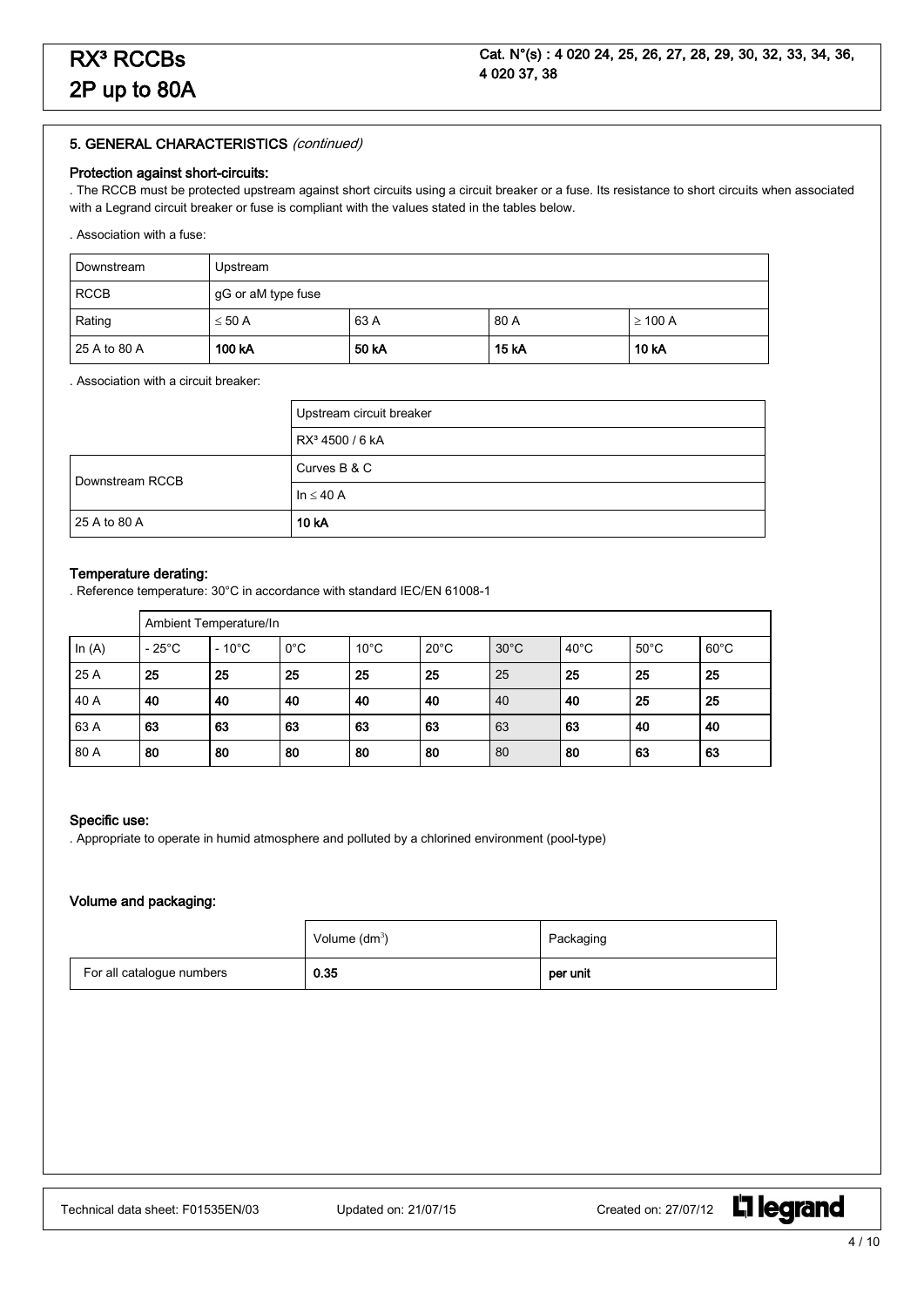#### Dissipated Power:

| <b>RCCB</b> |             | Total power dissipated by a 2 poles RCCBs (In) |        |  |
|-------------|-------------|------------------------------------------------|--------|--|
| In          | Sensitivity | AC type                                        | A type |  |
| 25 A        | 30 mA       | 3,1 W                                          | 3,1 W  |  |
| 25 A        | 100 mA      | 1 W                                            |        |  |
| 25 A        | 300 mA      | 1 W                                            |        |  |
| 40 A        | 30 mA       | 8 W                                            | 8W     |  |
| 40 A        | 100 mA      | 2,6 W                                          |        |  |
| 40 A        | 300 mA      | 2,6 W                                          |        |  |
| 63 A        | 30 mA       | 6,2W                                           | 6,2W   |  |
| 63 A        | 100 mA      | 6,2W                                           |        |  |
| 63 A        | 300 mA      | 6,2W                                           |        |  |
| 80 A        | 30 mA       | 10W                                            |        |  |

Isolation distance (distance between the contacts): . Handle in open position - O-Off: greater than 4.5 mm

#### Rated insulation voltage:

. Ui = 250 V

#### Insulation resistance:

. 2 M $\Omega$ 

Degree of pollution:

. 2

### Dielectric strength:

. 2000 V - 50 Hz

#### Impulse withstand voltage:

. Uimp =  $4$  kV

#### Protection classes:

- . Terminals protected against direct contact: IP20 (wired device)
- . Front side protected against direct contact: IP40
- . Class II in relation to metallic conductive parts
- . Protection against impacts: IK04

# Plastic materials used:

. Parts made of polyamide and P.B.T.

# Protection from unwanted tripping:

- . 0.5 µs/100 kHz damped recurring wave = 200 A
- .  $8/20$  µs wave: A AC type = 250 A

#### DC operation:

. Cannot be used with DC

#### Operation at 400 Hz:

. Cannot be used at 400 Hz

#### Operation at 60 Hz:

. Can be used at 60Hz. Except ratings 63A/80A, A and AC type, with sensitivity 30mA

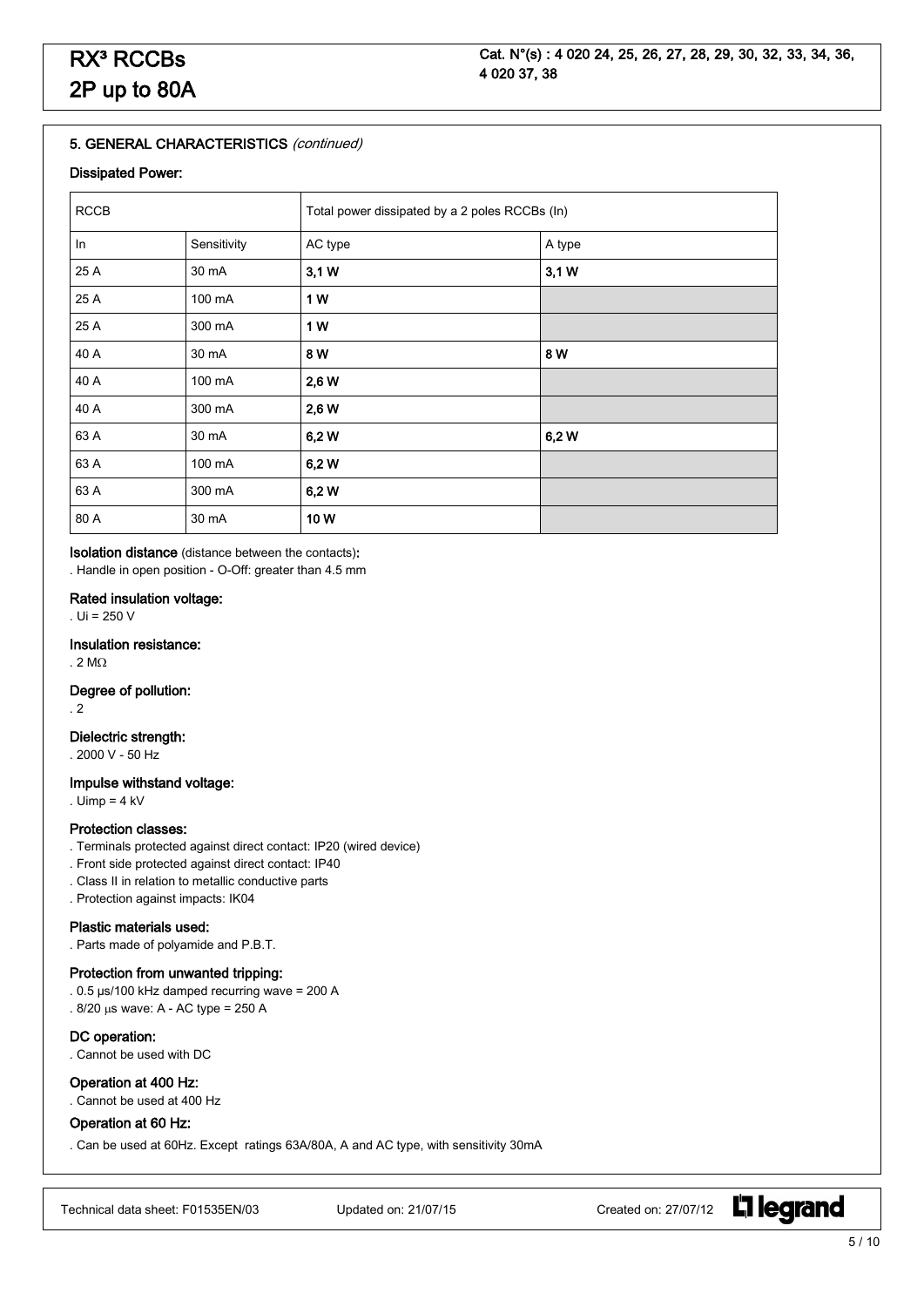#### Weight:

| Référence | Catalogue Number    | Weight (kg) |
|-----------|---------------------|-------------|
| 4 0 20 24 | 25 A AC type 30 mA  | 0,19        |
| 4 0 20 25 | 40 A AC type 30 mA  | 0,19        |
| 4 0 20 26 | 63 A AC type 30 mA  | 0,23        |
| 4 0 20 27 | 80 A AC type 30 mA  | 0,23        |
| 4 0 20 28 | 25 A AC type 100 mA | 0,21        |
| 4 0 20 29 | 40 A AC type 100 mA | 0,21        |
| 4 0 20 30 | 63 A AC type 100 mA | 0,21        |
| 4 0 20 32 | 25 A AC type 300 mA | 0,19        |
| 4 0 20 33 | 40 A AC type 300 mA | 0,19        |
| 4 0 20 34 | 63 A AC type 300 mA | 0, 19       |
| 4 0 20 36 | 25 A A type 30 mA   | 0,19        |
| 4 0 20 37 | 40 A A type 30 mA   | 0, 19       |
| 4 0 20 38 | 63 A A type 30 mA   | 0,23        |

### Enclosure heat and fire resistance:

- . Resistance to glow wire tests at 960℃, in accordance with standard IEC/EN 61008-1
- . Classification V2, in accordance with standard UL94

#### Device's upper heating value:

. Estimated heating value of a 25 or 40A 30mA AC device: 2.41 MJ

### Handle opening and closing forces:

- . Force of 23 N for closing (all ratings)
- . Force of 8 N for opening (all ratings)

# Mechanical endurance:

- . Conforms to standard EN 61008-1
- . Tested with 20,000 operations with no load

#### Electrical endurance:

- . Conforms to standard EN 61008-1
- . Tested with 10,000 operations with load (at In x Cos  $\varphi$  0.9)
- . Tested with 2,000 residual current tripping operations using the test button or the fault current

#### Operating ambient temperature:

 $. -25^{\circ}C / +60^{\circ}C$ 

#### Storage ambient temperature:

. - 40℃ / + 70℃

#### Resistance to sinusoidal vibrations: (in accordance with IEC 68.2.6)

- . Axis: x / y / z
- . Frequency: 10 to 55 Hz
- . Acceleration:  $3 g (1 g = 9.81 m.s<sup>-2</sup>)$

#### Resistance to tremors :

. Conforms to standard EN 61008-1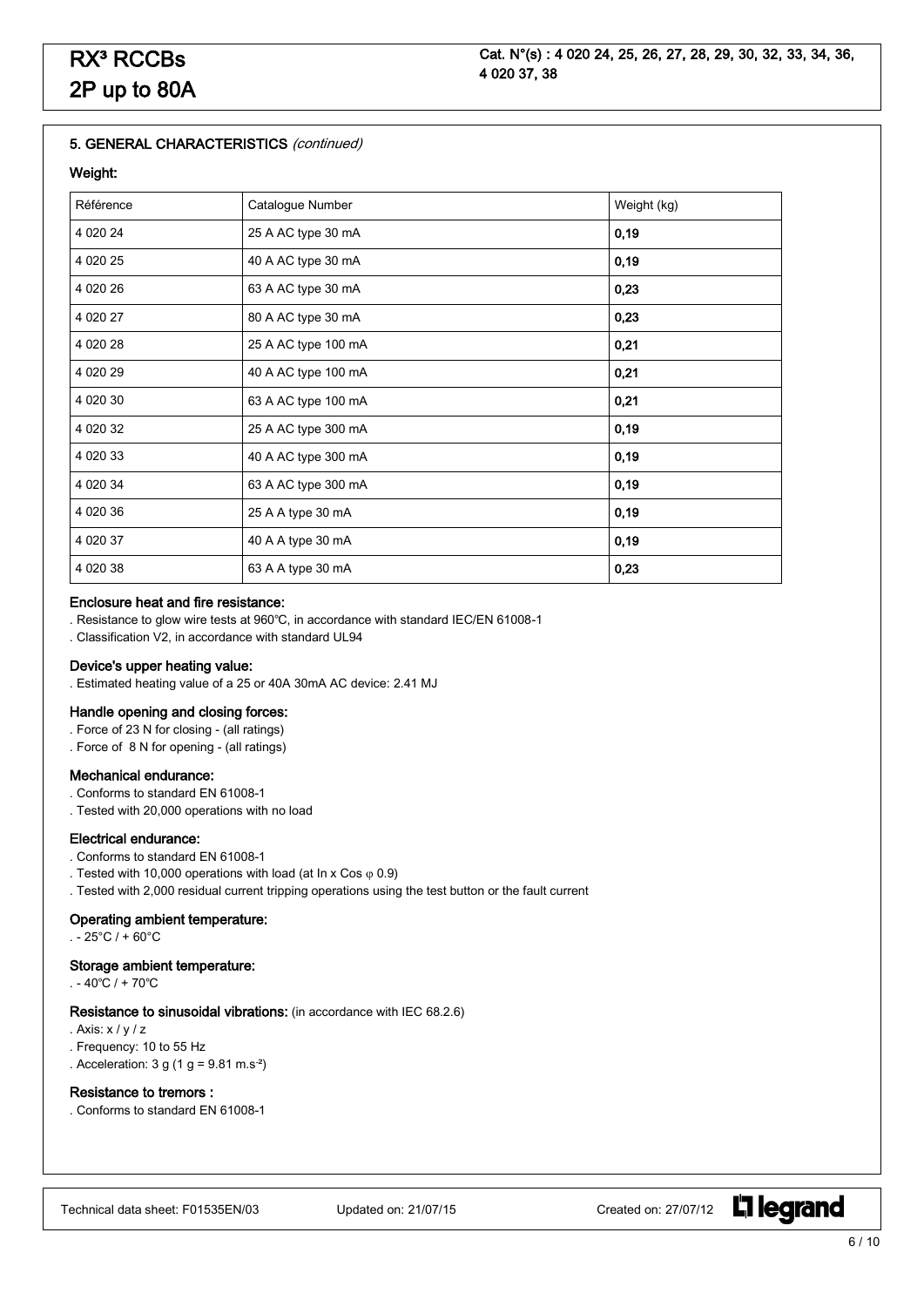#### Derating of RCCBs in terms of the number of devices installed side by side:

When several RCCBs are installed side by side and operate simultaneously, the heat dissipation of one pole is limited. This results in an increased operating temperature for the RCCBs. Applying the following coefficients to the operating currents is recommended.

| Number of circuit breakers side by side | Coefficient |
|-----------------------------------------|-------------|
| $2 - 3$                                 | 0.9         |
| $4 - 5$                                 | 0.8         |
| $6 - 9$                                 | 0.7         |
| $\geq 10$                               | 0.6         |

These values are provided by recommendation IEC 60439-1 and the standards NF C 63421 and EN 60439-1.

In order to avoid having to use these coefficients there must be good ventilation and the devices must be kept apart using the spacing elements Cat. No. 4 063 07 (0.5 module).

#### Impact of height:

|                           | 2000 m | $3000 \text{ m}$ | 4000 m | 5000 m |
|---------------------------|--------|------------------|--------|--------|
| Dielectric strength       | 2000 V | 2000 V           | 2000 V | 1500 V |
| Maximum operating voltage | 230 V  | 230 V            | 230 V  | 230 V  |
| Derating at 30°C          | none   | none             | none   | none   |

# 6. COMPLIANCE AND APPROVALS

### Reference product standards:

. EN 61008-1/IEC 61008-1

. EN/IEC 60 529 (IP)

#### Environment:

. Compliance with European Union Directives

. Compliance with Directive 2002/95/EC of 27/01/03 known as "RoHS" which provides for a restriction on the use of dangerous substances such as lead, mercury, cadmium, hexavalent chromium and polybrominated biphenyl (PBB) and polybrominated diphenyl ether (PBDE) brominated flame retardants from 1st July 2006

. Compliance with the Directive 91/338/EEC of 18/06/91 and decree 94-647 of 27/07/94

#### Usage in special conditions:

. Category C compliant (testing temperature of -25°C to +70°C, resistant to salt spray) in accordance with the classification defined in Appendix Q of standard IEC/EN 60947-1

#### Plastic materials:

. Zero halogen plastic materials.

. Labelling compliant with ISO 11469 and ISO 1043.

#### Packaging:

. Design and manufacture of packaging compliant with decree 98-638 of 20/07/98 and Directive 94/62/EC

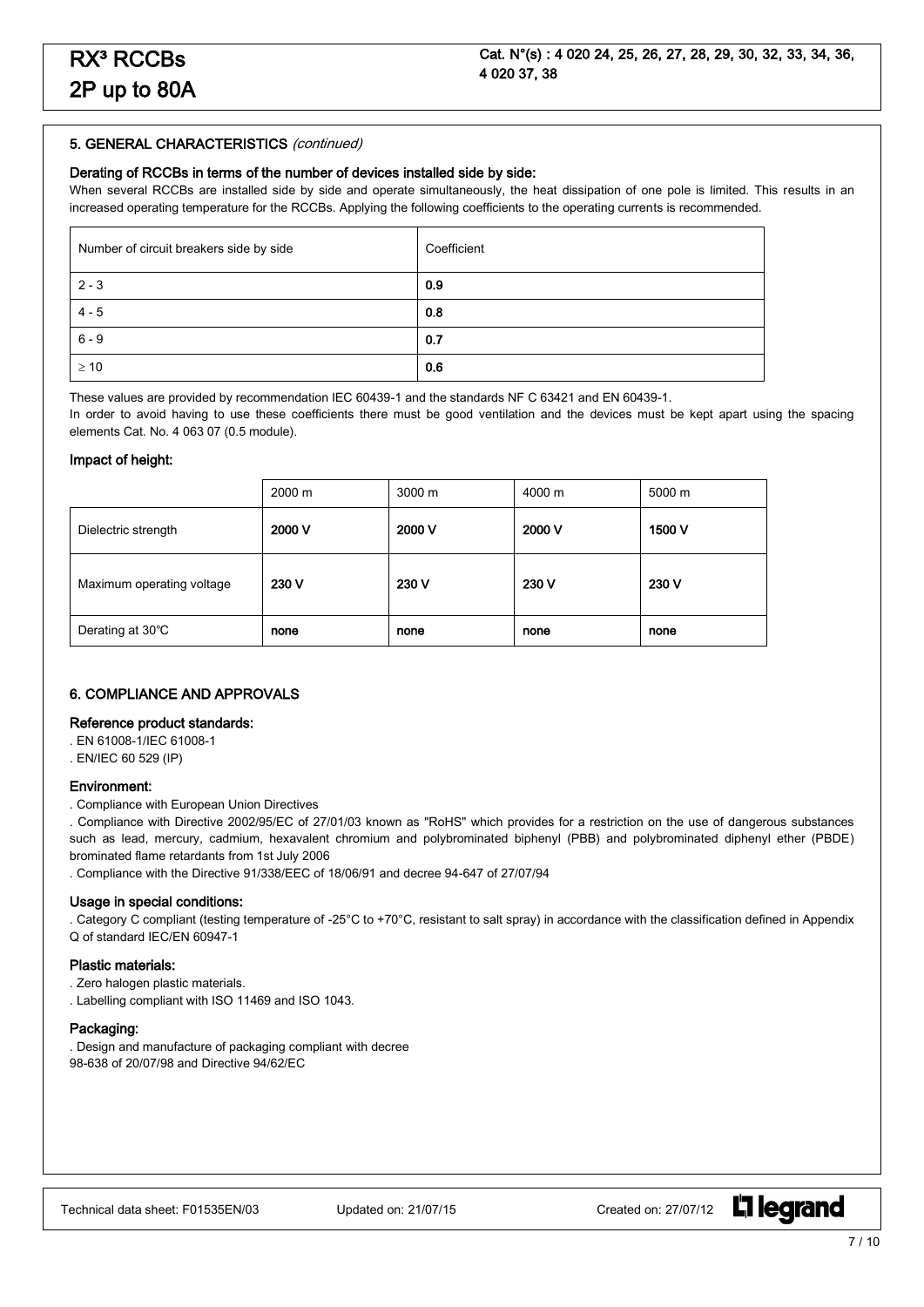# RX<sup>3</sup> RCCBs 2P up to 80A

# 7. CURVES

# Tripping current curves:

. Tripping time curve depending on the value of the fault current:

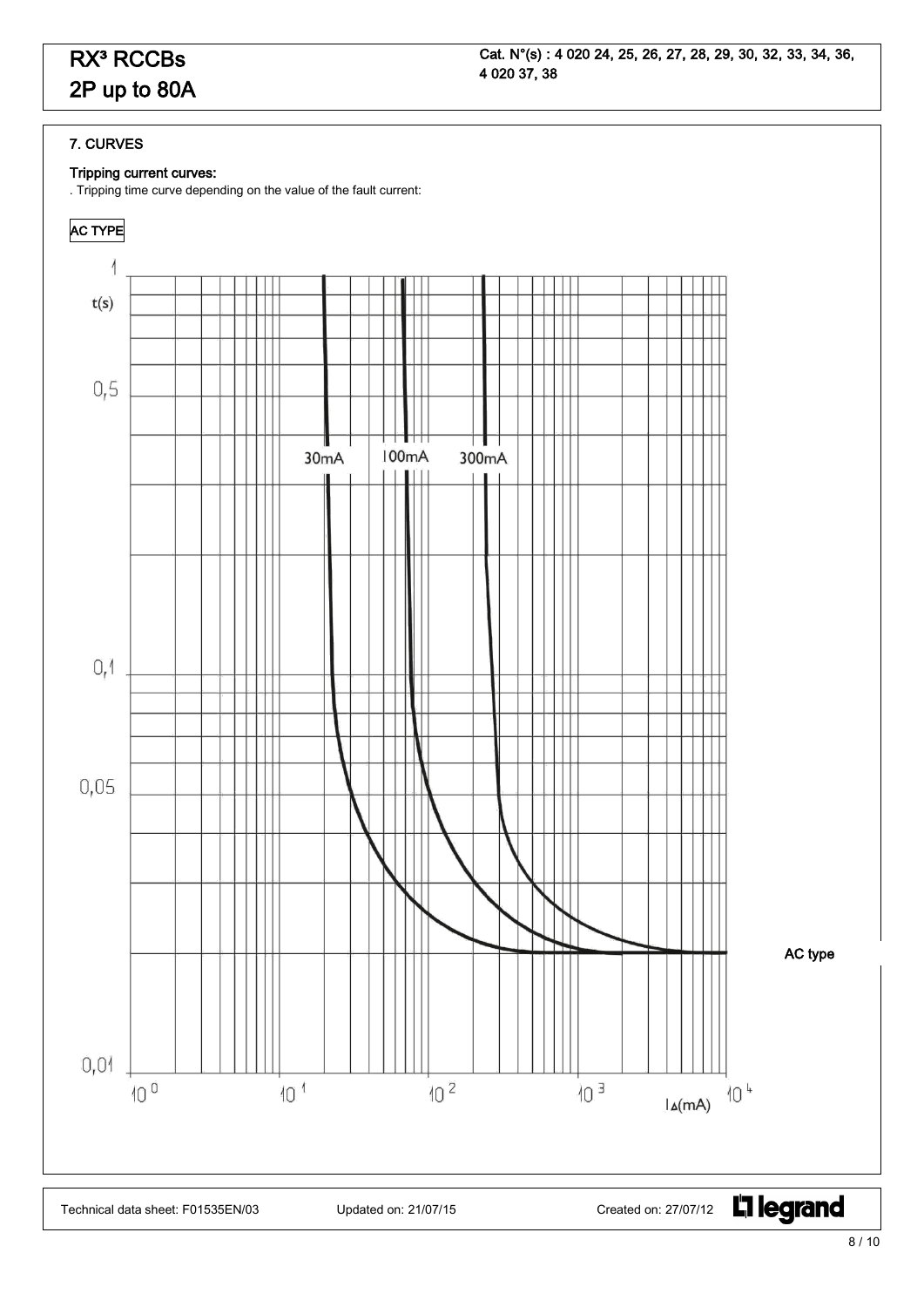# 7. CURVES (continued)

# Tripping current curves:

. Tripping time curve depending on the value of the fault current: